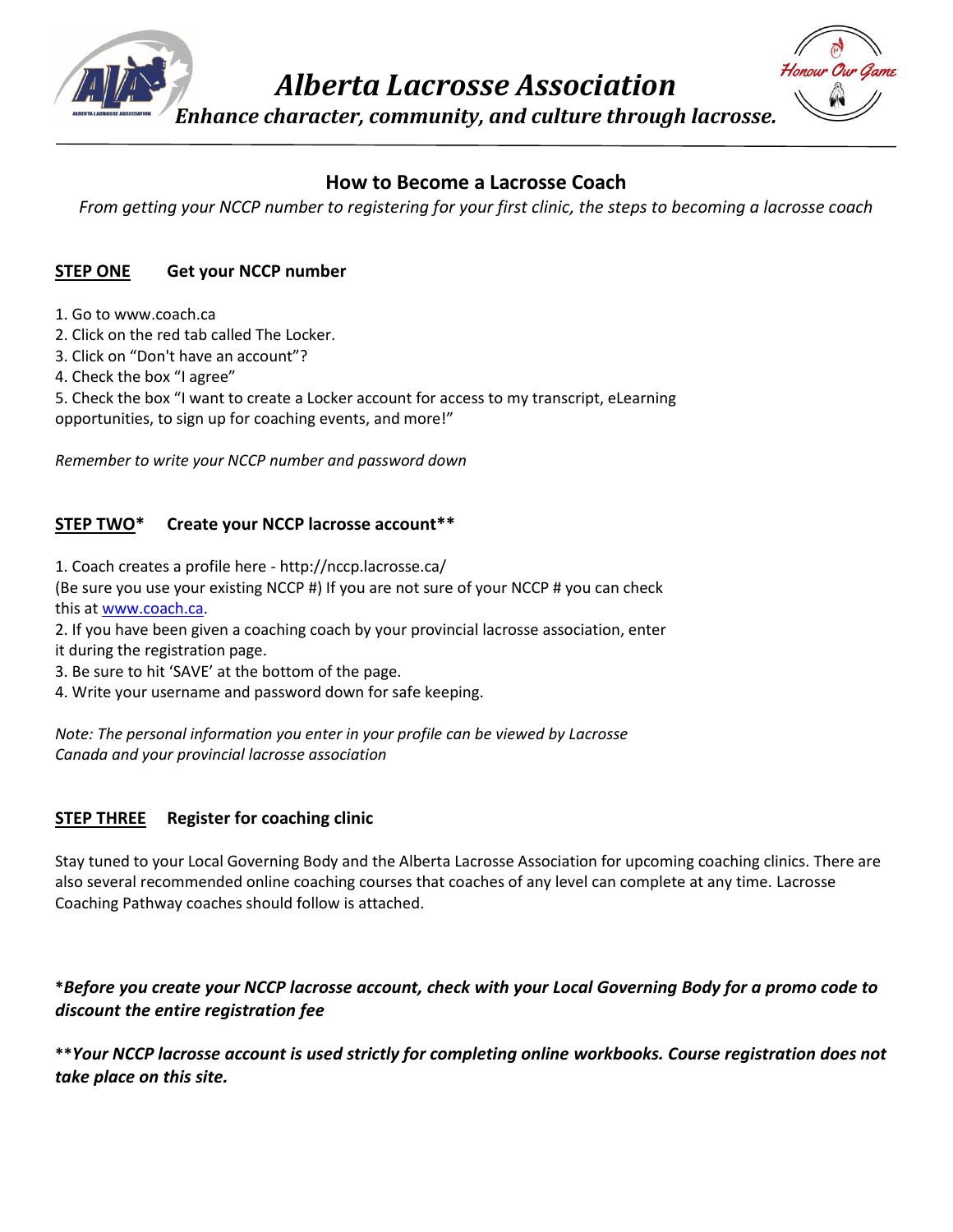

*Alberta Lacrosse Association*



*Enhance character, community, and culture through lacrosse.*

## **Lacrosse Coaching Pathway**

*An outline of a lacrosse coach's certification journey*

### **Community Development**

Prerequisite- Aged 16 years or older Complete course OR challenge the course *Then you will be TRAINED*

#### **Recommended by Alberta Lacrosse Association**

Complete *Coach Initiation in Sport*, *Safe Sport* and *Mental Health in Sport* eLearning modules\*

I I

#### **Competition Introduction**

Prerequisite- TRAINED status in Community Development Complete course, complete *Making Head Way* online concussion module *Then you will be IN-TRAINING* Complete Competition Introduction online workbook *Then you will be TRAINED* Have practice evaluated by Coach Evaluator *Then you will be CERTIFIED*

> I I

#### **Competition Development**

Prerequisite- CERTIFIED in Competition Introduction

Complete Competition Development Workshops 1 and 2 (offered by Lacrosse Canada), complete multi-sport modules *Coaching and Leading Effectively*, *Developing Athletic Abilities*, *Leading Drug Free Sport*, *Prevention and Recovery from Injury*, and *Psychology of Performance*

### *Then you will be IN-TRAINING*

Create a coaching portfolio to include: managing a lacrosse program, designing a lacrosse program, lacrosse practice planning, analyze performance, support the competitive experience, self-assessments and year-end evaluations

#### *Then you will be TRAINED*

Have two practices evaluated by Coach Evaluator

*Then you will be CERTIFIED*

**\*** There are several recommended online coaching courses that coaches of any level can complete at any time. Visit the 'Elearning' tab of your Locker account for a list and access. Be sure to select 'Multi-sport' from the drop down list.